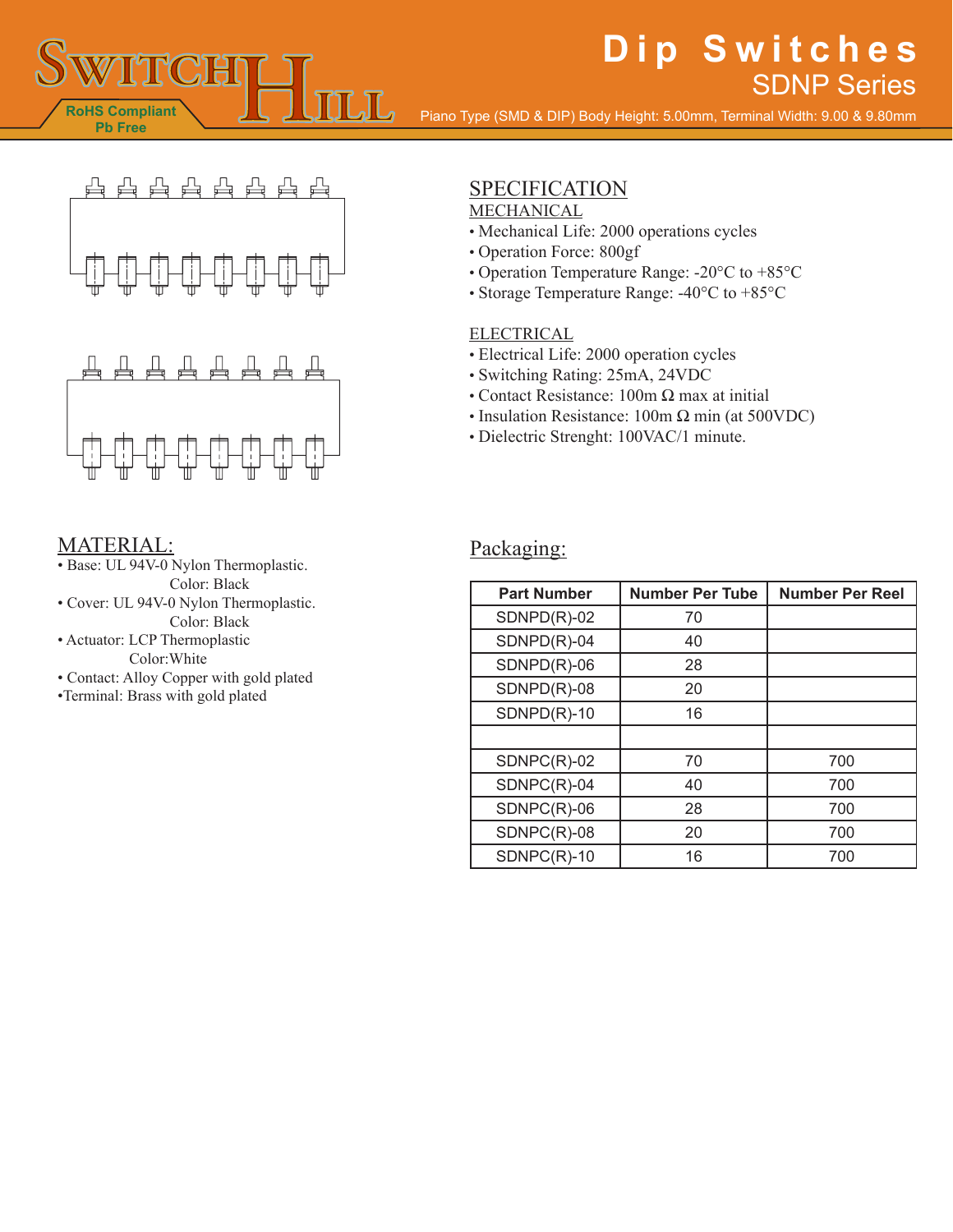

# **Dip Switches** SDNP Series

Piano Type (SMD & DIP) Body Height: 5.00mm, Terminal Width: 9.00 & 9.80mm

**SDNPD** 







| SDNPD-10-R | 10         | 26.80[1.055]  | 22.86[.900] |
|------------|------------|---------------|-------------|
| SDNPD-08-R | 8          | 21.72[.855]   | 17.78[.700] |
| SDNPD-06-R | 6          | 16.64[.655]   | 12.70[.500] |
| SDNPD-04-R |            | 11.56[.455]   | 7.62[.300]  |
| SDNPD-02-R | 2          | $6.48$ [.255] | 2.54[.100]  |
| Part No.   | No of Pos. | DIM. A        | DIM. B      |

### SDNPC







| SDNPC-10-R | 10         | 26.80[1.055] | 22.86[.900] |
|------------|------------|--------------|-------------|
| SDNPC-08-R | 8          | 21.72[.855]  | 17.78[.700] |
| SDNPC-06-R |            | 16.64[.655]  | 12.70[.500] |
| SDNPC-04-R |            | 11.56[.455]  | 7.62[.300]  |
| SDNPC-02-R |            | 6.48[.255]   | 2.54[.100]  |
| Part No.   | No of Pos. | DIM. A       | DIM. B      |